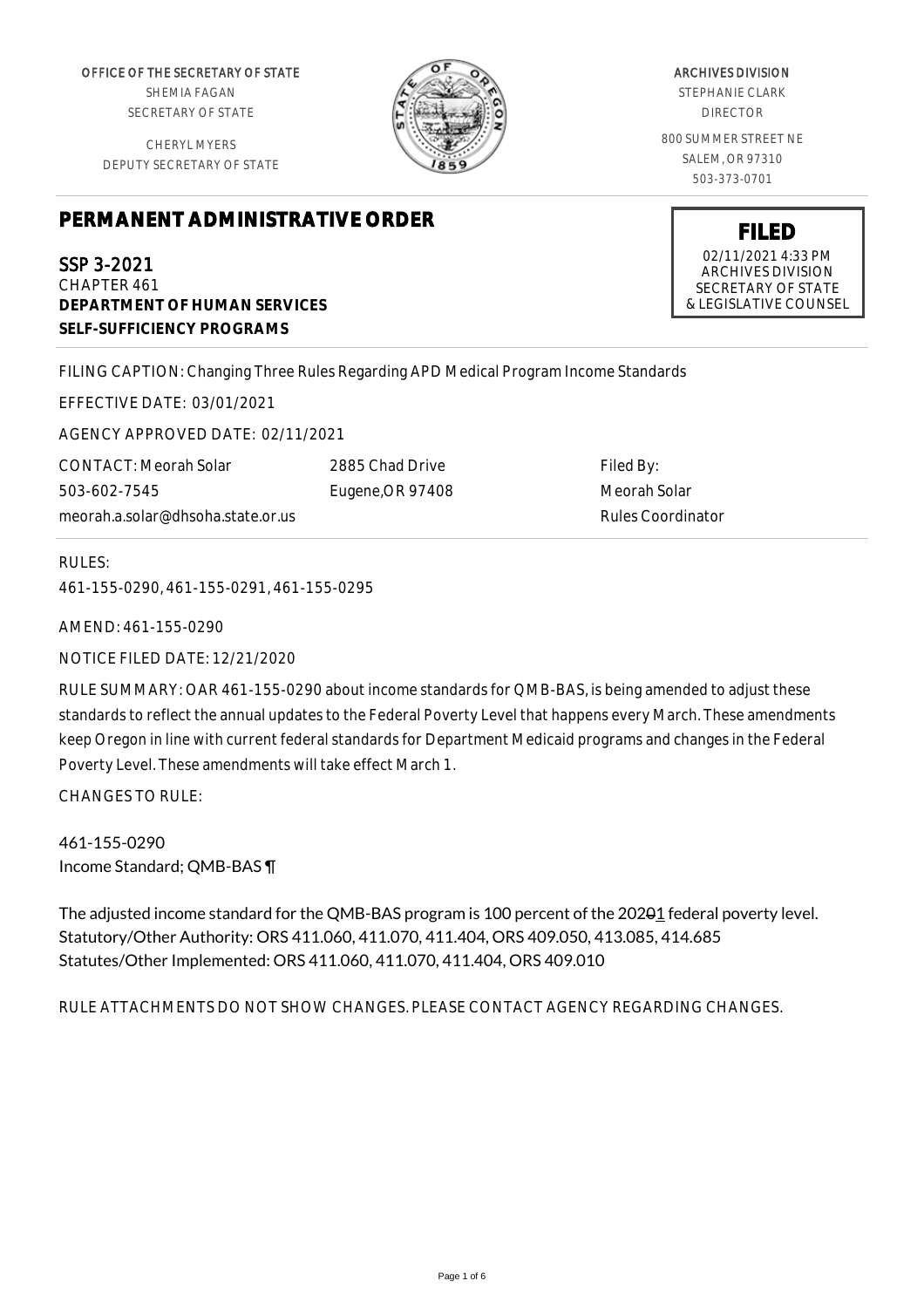## QMB-BAS Adjusted Income Standard

| No. in Need Group      | Amount  |
|------------------------|---------|
| 1                      | \$1,074 |
| $\overline{2}$         | 1,452   |
| 3                      | 1,830   |
| 4                      | 2,209   |
| 5                      | 2,587   |
| 6                      | 2,965   |
| 7                      | 3,344   |
| 8                      | 3,722   |
| 9                      | 4,100   |
| 10                     | 4,479   |
| Each additional person | $+379$  |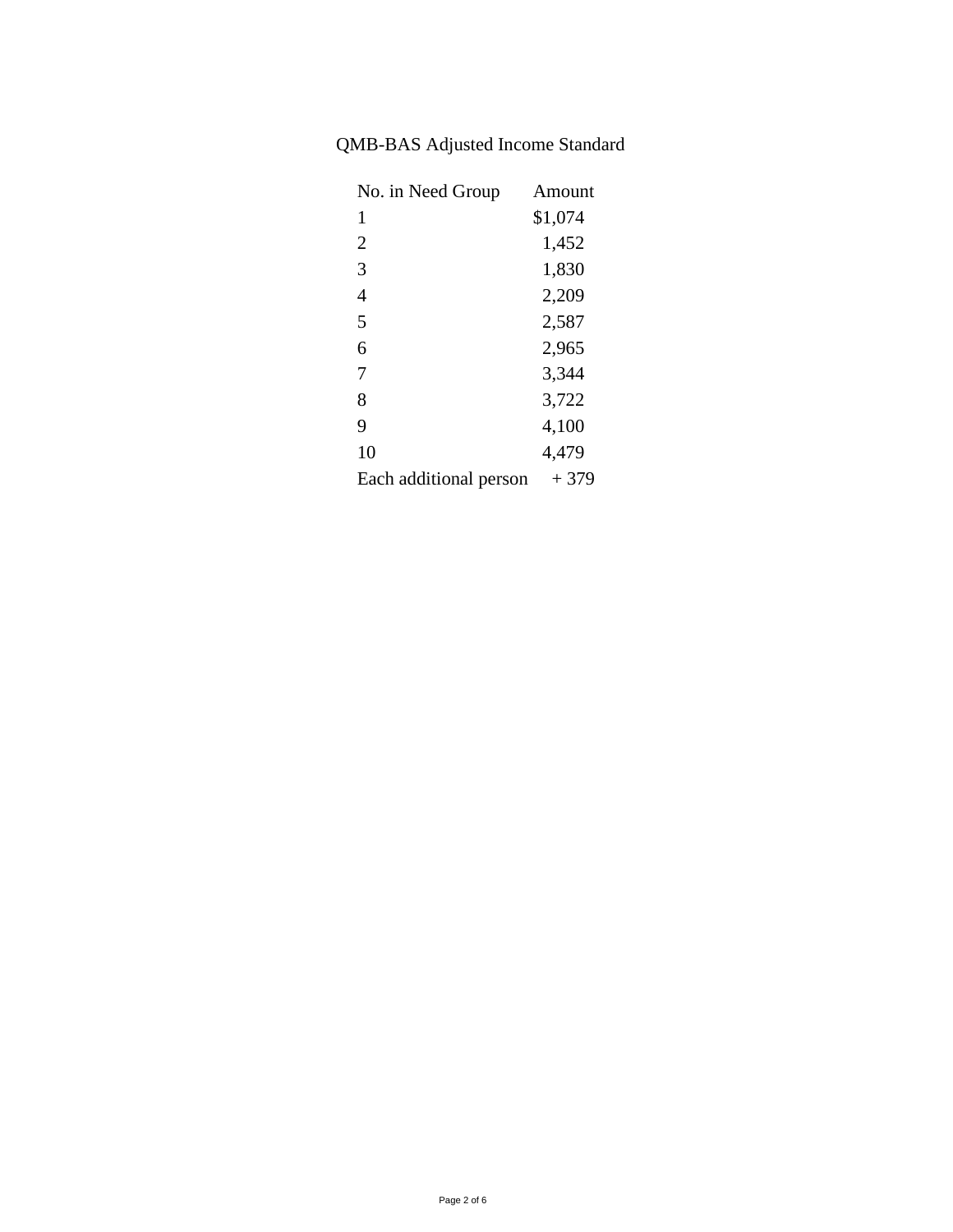#### AMEND: 461-155-0291

#### NOTICE FILED DATE: 12/21/2020

RULE SUMMARY: OAR 461-155-0291 about income standards for QMB-DW, is being amended to adjust these standards to reflect the annual updates to the Federal Poverty Level that happens every March. These amendments keep Oregon in line with current federal standards for Department Medicaid programs and changes in the Federal Poverty Level. These amendments will take effect March 1.

CHANGES TO RULE:

461-155-0291 Income Standard; QMB-DW ¶

The adjusted income standard for the QMB-DW program is 200 percent of the 20201 federal poverty level (see OAR 461-155-0290).

Statutory/Other Authority: ORS 411.060, 411.070, 411.404, ORS 409.050, 413.085, 414.685 Statutes/Other Implemented: ORS 411.060, 411.070, 411.404, ORS 409.010

RULE ATTACHMENTS DO NOT SHOW CHANGES. PLEASE CONTACT AGENCY REGARDING CHANGES.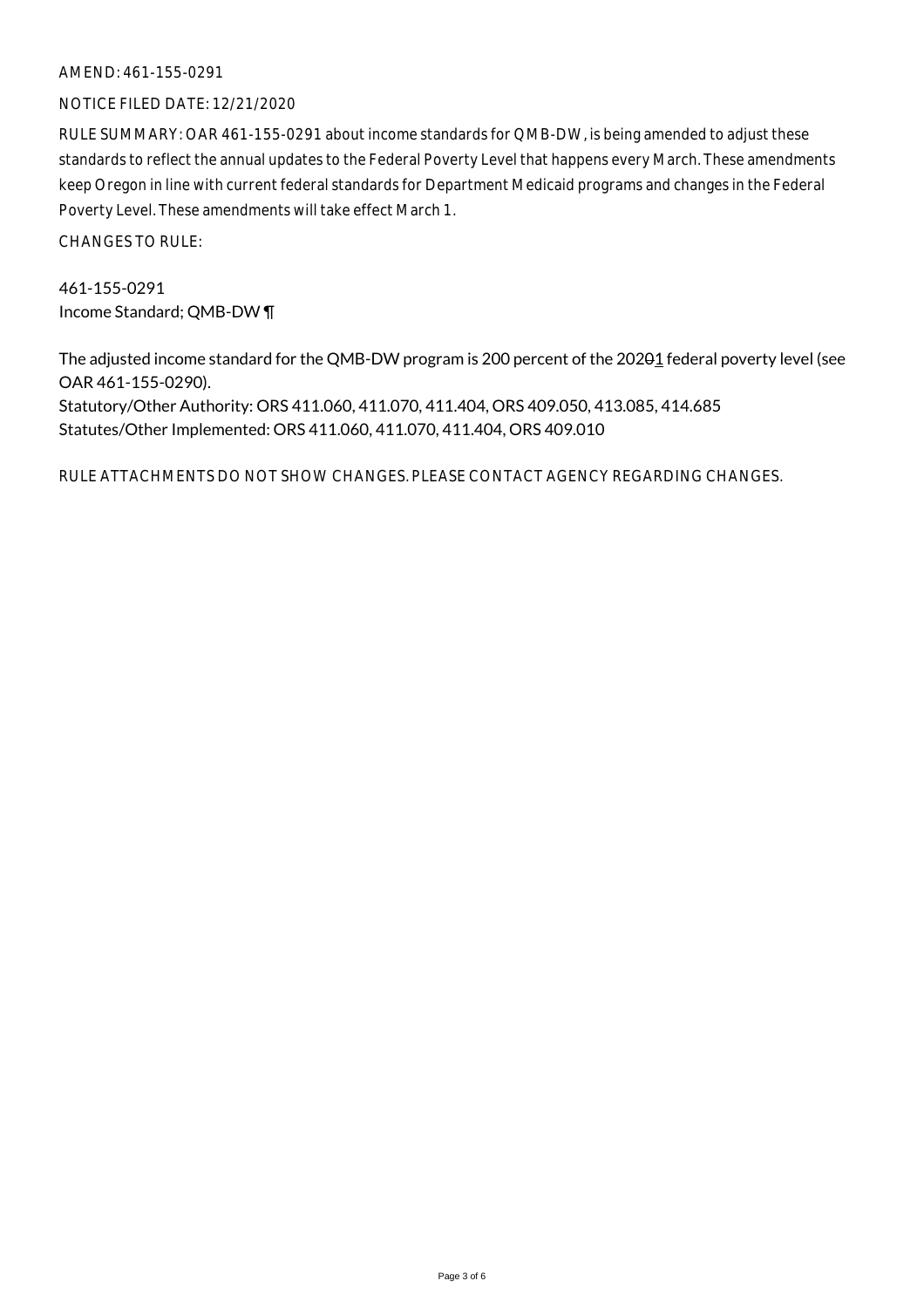## QMB-DW Adjusted Income Standard

| No. in Need Group      | Amount  |
|------------------------|---------|
| 1                      | \$2,147 |
| 2                      | 2,904   |
| 3                      | 3,660   |
| 4                      | 4,417   |
| 5                      | 5,174   |
| 6                      | 5,930   |
| 7                      | 6,687   |
| 8                      | 7,444   |
| 9                      | 8,200   |
| 10                     | 8,957   |
| Each additional person | + 757   |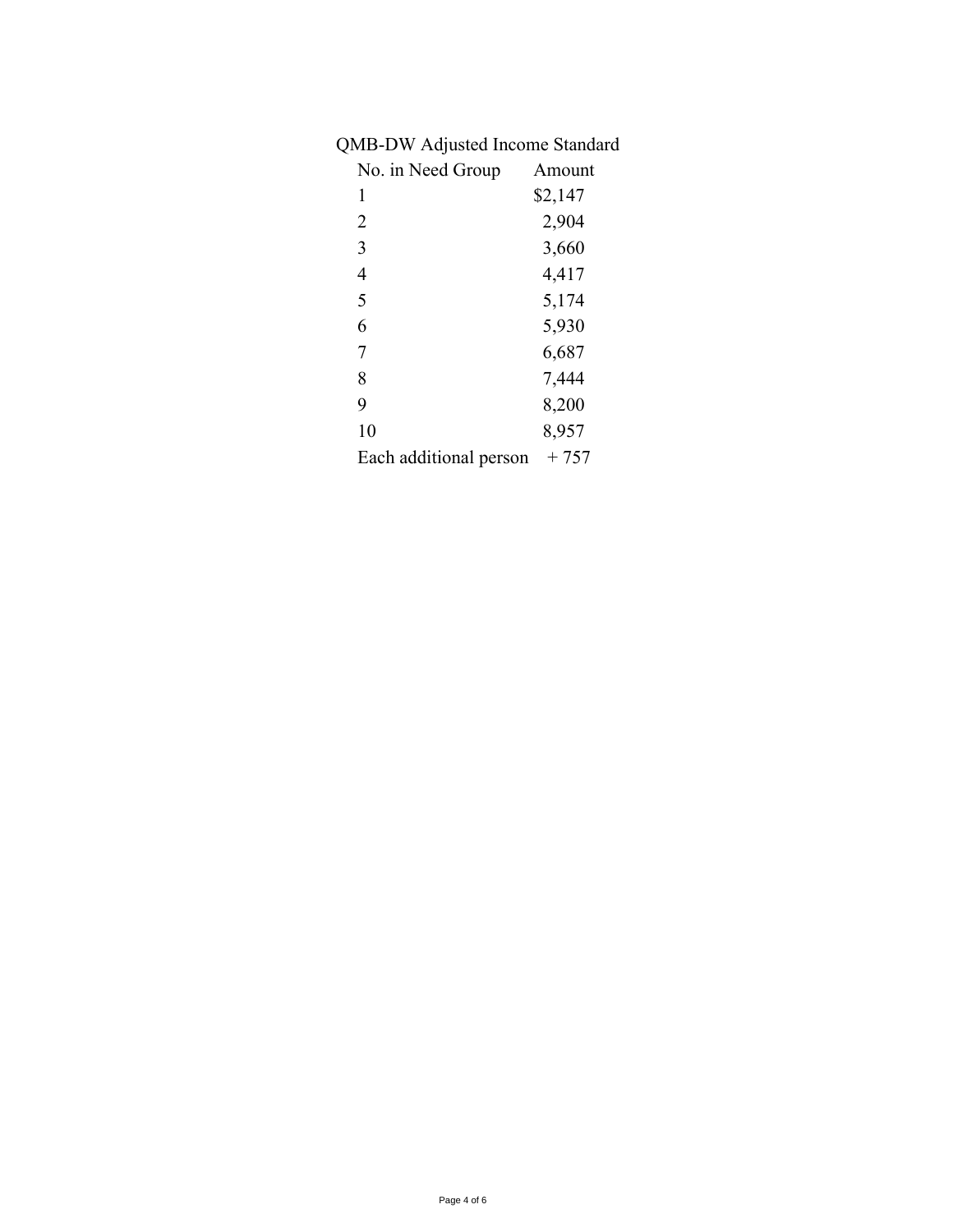### AMEND: 461-155-0295

#### NOTICE FILED DATE: 12/21/2020

RULE SUMMARY: OAR 461-155-0295 about income standards for QMB-SMB and QMB-SMF, is being amended to adjust these standards to reflect the annual updates to the Federal Poverty Level that happens every March. These amendments keep Oregon in line with current federal standards for Department Medicaid programs and changes in the Federal Poverty Level. These amendments will take effect March 1.

CHANGES TO RULE:

#### 461-155-0295

Income Standard; QMB-SMB, QMB-SMF ¶

(1) Eligibility for QMB-SMB requires income greater than 100 percent (see OAR 461-155-0290) but less than 120 percent of the federal poverty level. The adjusted income standard for QMB-SMB is 120 percent of the 20201 federal poverty level.¶

¶

(2) Eligibility for QMB-SMF requires income equal to or greater than 120 percent (see section (1) of this rule) but less than 135 percent of the federal poverty level. The adjusted income standard for QMB-SMF is 135 percent of the  $202\theta_1$  federal poverty level.

Statutory/Other Authority: ORS 411.060, 411.070, ORS 409.050, 413.085, 414.685 Statutes/Other Implemented: ORS 411.060, 411.070, ORS 409.010

RULE ATTACHMENTS DO NOT SHOW CHANGES. PLEASE CONTACT AGENCY REGARDING CHANGES.